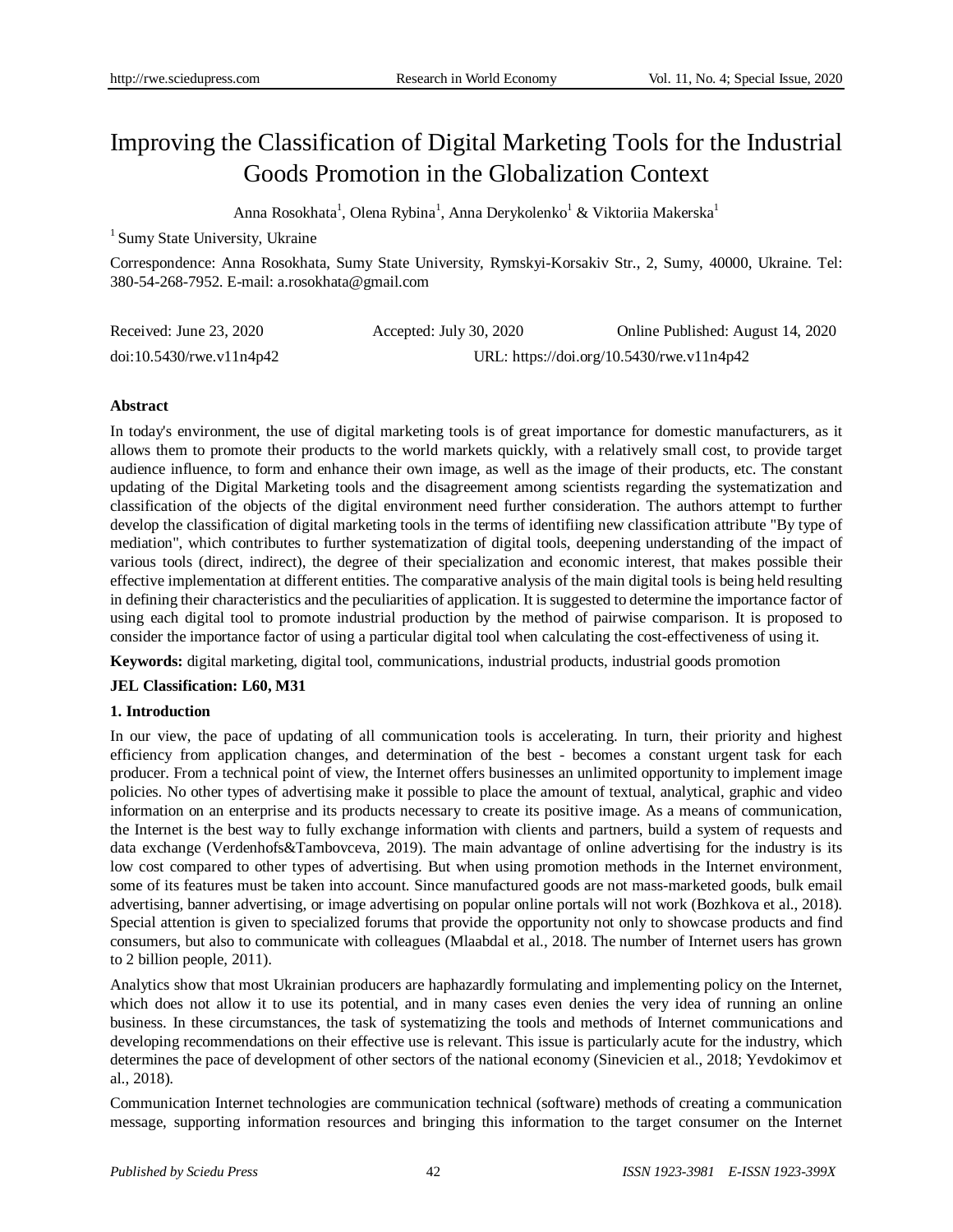(Melnik et al., 2016). Communication Internet technologies are communication technical (software) methods of creating a communication message, supporting information resources and bringing this information to the target consumer on the Internet (Melnik et al., 2016). In the literature some Scientifics discuss a lot of questions about Internet marketing communications some of them are systematized in this research.

### **2. Literature Review**

The question of researching digital marketing tools in the articles of foreign scientists is relevant, as evidenced by the results of their work (Karjaluoto, H. et al., 2015; Setkute, J., 2018). The author (Taiminen, 2016) noted that the use of digital marketing tools should be considered as a comprehensive concept in which different digital channels can be applied at three different levels.

The authors (Nikunen, Tuulia et al., 2017) have proven that businesses use the tools they are researching through five elements of customer relationships. Research by (Thompson S.H.Teo, 2005) aimed at identifying the extent to which Business-to-Consumer (B2C) businesses use and anticipate the effectiveness of various online marketing tools. The tools of industrial marketing communications and the role of digital channels are widely considered in Karjaluoto, H. et al. (2015).

The author (M. Abraham, 2019) analyzes the impact of various marketing tools on fast moving consumer goods at relatively low cost. The authors (Gregori et al., 2015) explored the main issues and analyzed the needs of using digital tools for small and medium-sized businesses.

Based on bibliometric analysis of articles (published in journals included in the Scopus database) the authors have identified promising areas of research related to Digital Marketing for the period from 2010 to 2019. The main criteria for selection of scientific publications are: language of the article - English; time horizon - articles published in 2010-2019 were taken into account; keywords - digital marketing tools. During this period, 2268 documents were analyzed. Using VOSviewer v. 1.6.10 authors built a map of links between publications by country. It is determined that the largest number of publications on the subject of the study is available in the United States (522), as well as in Great Britain (222), India (195), Australia (117), Spain (116), China (88), Italy (73), Germany (70), Canada (65) and France (53).

The analysis demonstrates nine clusters of research on the subject of Digital Marketing tools (Figure 1).



Figure 1. Map of publications by countries with the most active researchers 2010-2019 (developed by the authors on the basis of (VOSviewer v. 1.6.10, 2020)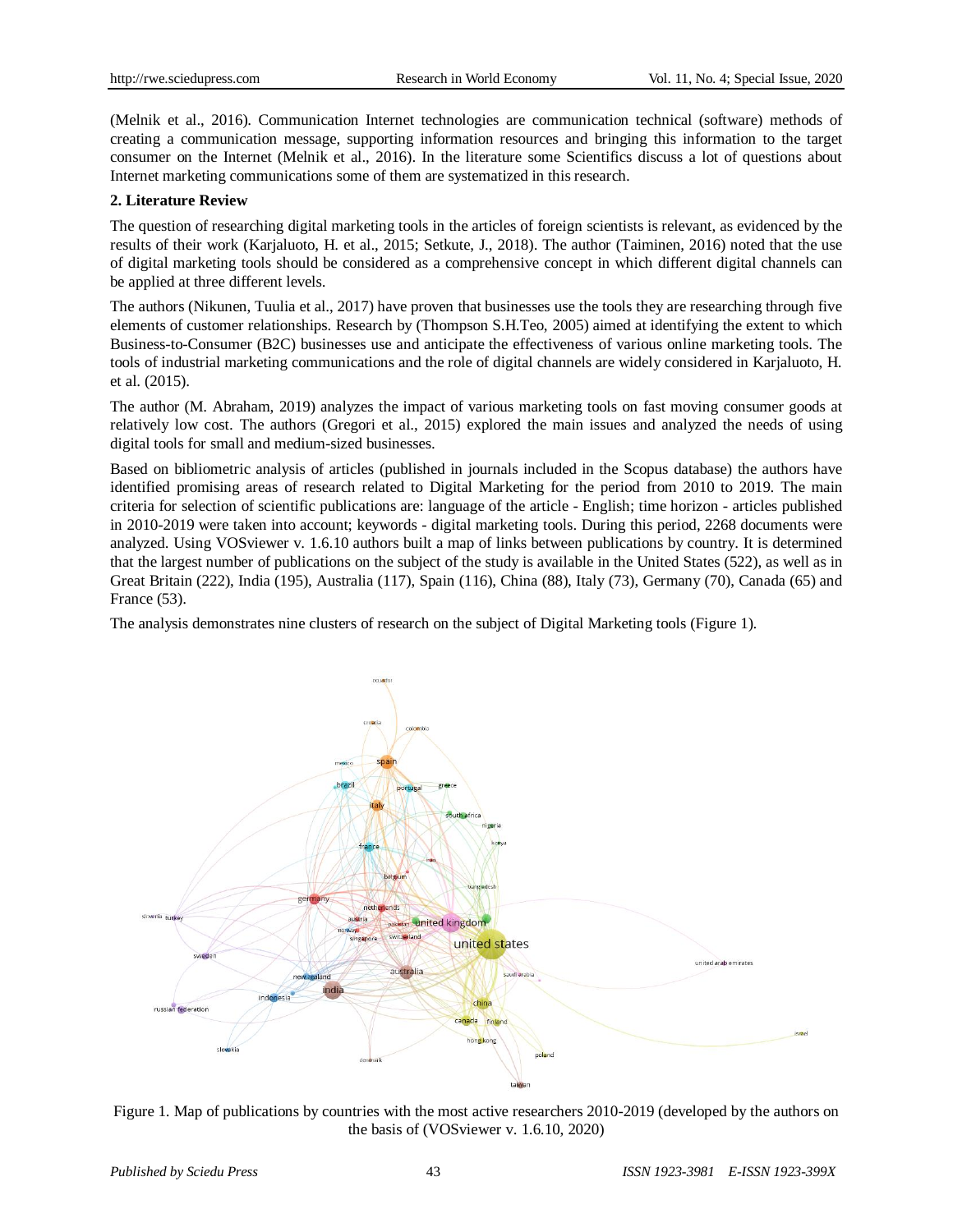The obtained results confirmed the growing trend of works focusing on the analysis of Digital Marketing. Figure 2 shows the relationships between keywords and terms used in the research publications.



Figure 2. Map of the use of keywords in scientific publications 2010-2019 (developed by the authors on the basis of (VOSviewer v. 1.6.10, 2020)

The problems of using Digital Marketing tools (including Internet technologies, communication tools) for the promotion of industrial products were investigated in the works of Ukrainian scientific such as: Glinenko L. and Dainovsky Yu.A. (2018), Zanori V.O. (2018), Ilyashenko S.M. (2015), Litovchenko IL (2008), Melnyk Yu.M., Sager L.Yu. and Ryazantseva Yu.M. (2016), Mozgovaya G.V. (2013), Pilipchuk V.P. (2008), Ruban V.V. (2017) and others. Their work discusses various aspects of promoting industrial products using the Digital Marketing toolkit, its basic methods and mechanisms.

# **3. The Methodological Basis for the Research**

Ilyashenko S.M. (2015) attributed to the latest forms of Internet marketing communications: email advertising, bulletin board services (BBS), contextual (search) advertising, display (banner) advertising, video (digital) advertising, background advertising, rich media, lead generation, site sponsorship, targeting, search engine marketing (SEM), search engine optimization (SEO), site optimization for social networks, social media marketing, viral internet marketing, direct internet marketing.

Litovchenko I.L. (2008), along with the traditional tools of Internet marketing communications (Internet advertising, Internet PR, sales promotion, direct marketing) distinguishes (defining them as special forms of communication): online sales, search engine optimization, virtual communities (forums and chats, blogs, virtual networks, virtual games and worlds).

Mozgova G.V. (2013) identifies the following specific communication tools on the Internet: corporate site, contextual advertising, display advertising, advertising on widgets, product placement in online games, cross-branding, affiliate marketing, SMM, SEM, rating and comparison sites, podcasting, blogging, viral marketing, direct marketing, e-CRM systems.

Zanora V.O. (2018) include the following elements of Internet marketing components: direct marketing, contextual advertising, display advertising, Internet branding, viral marketing, marketing on social networks, search engine optimization, optimization for social networks, content marketing, email marketing. According to Ruban V.V. (2017) Internet marketing includes such elements of the system as: display advertising; contextual advertising; search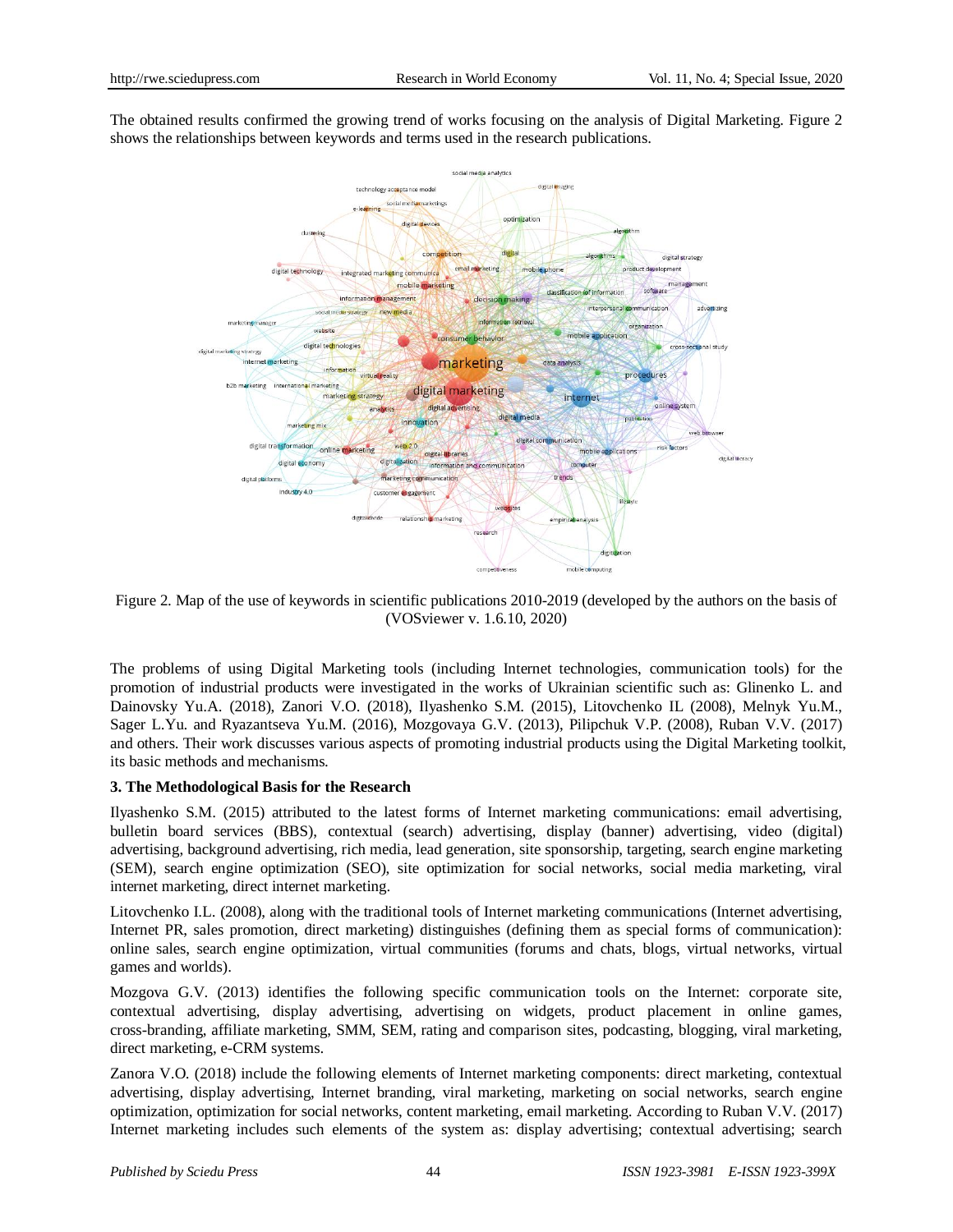engine marketing in general and SEO in particular; promotion in social networks: SMO and SMM; direct marketing using e-mail, RSS, etc; viral marketing; guerrilla marketing; Internet branding.

Melnik Yu.M., Sager L. Yu., Illyashenko N.S. and Ryazantseva Yu.M. (2016) divide the Internet marketing communications system into tools, tools and technologies. They believe that the only means of communication on the Internet is the web site, but information (communication message) can be represented by various forms of Internet communication: electronic media, banners, portals, Rich media, blogs, forums, search engines, message boards, emails, articles, videos, cookies, personal pages, virtual communities, and more. And the most popular communication Internet technologies include: SEO search engine optimization, lead generation, product placement, targeting, as well as various types of marketing with their sets of rules, features and techniques: SMM (social network marketing), SEM (search marketing), viral marketing, content marketing, guerrilla marketing, horror marketing, provocative marketing, etc. (L.Melnyk et al., 2019). Systematic analysis and generalization of literature sources and practices of marketing activity in the Internet environment gave us grounds to identify the main tools of Digital marketing, as well as the main features of their classification, which distinguish domestic (Teletov A. et al., 2019; Saher L., 2015; Baranchenko, Ye. et al., 2019) and foreign scholars (Yeo, Z. et al., 2019; Isohella L. et al., 2017; Harsimrat K., 2016; Išoraitė М., 2016), as well as what we offer (Figure 3).

### *3.1 By Geographical Feature*

- Local (target audience is limited by geographical location). These include: local on-line marketplaces, sites and groups of cities / regions / countries in social networks;

- Global (target audience is not limited by geographical location). This is especially true of services such as site creation, design and more. These include aggregators.

|                            |                                       | <b>Digital Marketing Tools</b> |               |                                                          |  |  |  |  |
|----------------------------|---------------------------------------|--------------------------------|---------------|----------------------------------------------------------|--|--|--|--|
| By geographical<br>feature |                                       | By sector<br>type              | By purpose    |                                                          |  |  |  |  |
| Local                      | B2B                                   | Product promotion              |               |                                                          |  |  |  |  |
| Global                     | B2C                                   |                                | Sale of goods |                                                          |  |  |  |  |
|                            |                                       | C2C                            |               | Lead generation                                          |  |  |  |  |
|                            |                                       | B2G                            |               |                                                          |  |  |  |  |
|                            |                                       | G2B                            |               | Uplifting the image                                      |  |  |  |  |
| By originality             |                                       |                                |               | By type of intermediary (we suggest)                     |  |  |  |  |
|                            | <b>Traditional tools</b><br>New tools |                                | By type of    | By degree of<br>specialization                           |  |  |  |  |
|                            |                                       |                                |               | Indirect influence                                       |  |  |  |  |
|                            |                                       | Informal                       |               | Targeted impact<br>through<br>stakeholders<br>(platform) |  |  |  |  |

Figure 3. Classification of digital marketing tools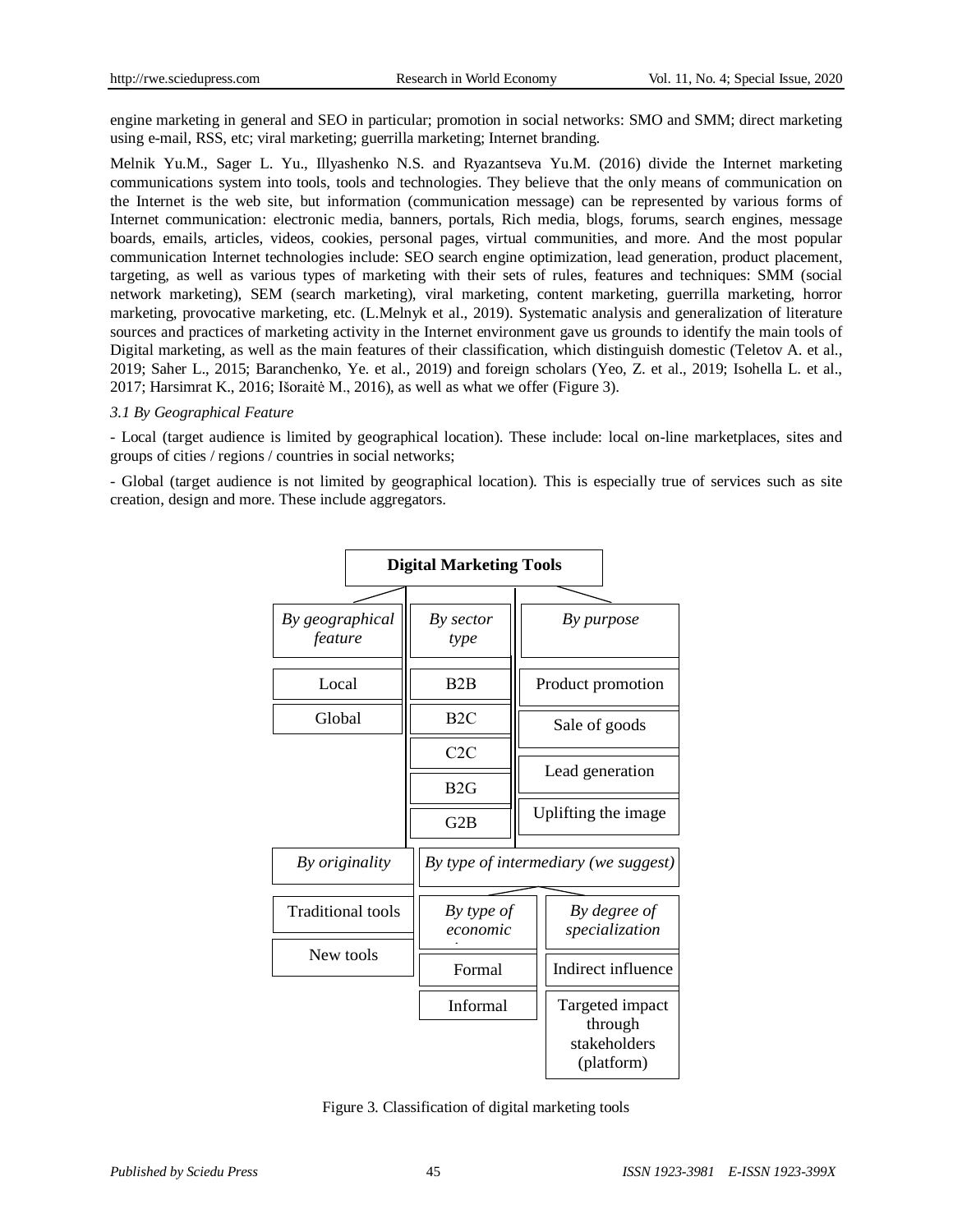# *3.2 By Sector Type*

B2B (Business-to-Business) - communications between commercial partners - it is advisable to use: personal site, registration in special forums, etc.;

B2C (Business-to-Customer) - communications between the enterprise and consumers - it is advisable to use: site, marketplaces, social networks, price aggregators, etc.;

C2C (Customer-to-Customer) - communications between consumers (for example, the world-famous "Ebay" and "Amazon" stock platforms);

B2G (Business-to-Government) - communications between business and government (government) - e-commerce systems (eg e-procurement systems);

G2B (Government to Business) - a set of software and hardware for the on-line interaction of the executive and commercial structures to support and grow the business (eg, government information websites, e-procurement systems, etc.).

#### *3.3 For the Purpose of*

- development, creation, improvement of the product and its promotion in the market (sites, advertising on the Internet, forums, blogs of the producer);

- sale of products or services (it is advisable to create a website where the consumer will be able to buy/order the service directly);

- lead generation - attracting the target audience to the selling site by different methods: E-mail, social networks, use of contextual, banner or teaser advertising;

- enhancing the image (it is necessary to monitor the reputation of the company on the Internet by using only qualitative and unique content distributed in the Internet environment).

#### *3.4 By Uniqueness*

- Traditional tools (advertising, public relations, direct marketing, sales promotion)

- new tools: interactive communities (chats, discussion groups, communities); Virtual Marketing (Internet word-of-mouth or gossip marketing), an online e-commerce platform ("Amazon", "OLX").

#### *3.5 By Type of Mediation (We Offer This Feature)*

#### 3.5.1 By Degree of Specialization

- tools of indirect influence (Internet sites and other tools and tools, which contain multidirectional information, not specialized);

- tools of purposeful influence (through interested intermediaries: e-commerce systems, specialized portals, platforms).

#### 3.5.2 By Type of Economic Interest

- formal (defined and enshrined in special agreements for the provision of intermediary services);

- informal (used randomly, no cooperation agreements).

Separation of a new classification attribute "By type of mediation" helps further systematization of digital marketing tools, deepening understanding of the impact of different tools (indirect, focused), their degree of specialization and economic interest, which allows to determine the most effective use of their various entities. Glinenko L.K. and Dainovsky Yu.A. (2018) E-commerce business models include the following: electronic showcase (manufacturer's website), online store; electronic bulletin board; e-shop / e-supermarket; price aggregator; electronic auction; electronic trading platform (platform), electronic marketplace; electronic ordering table.

We carried out a comparative analysis of the main Digital-tools. Table 1 summarizes their characteristics and specifies the application features of each of the Digital tools listed above.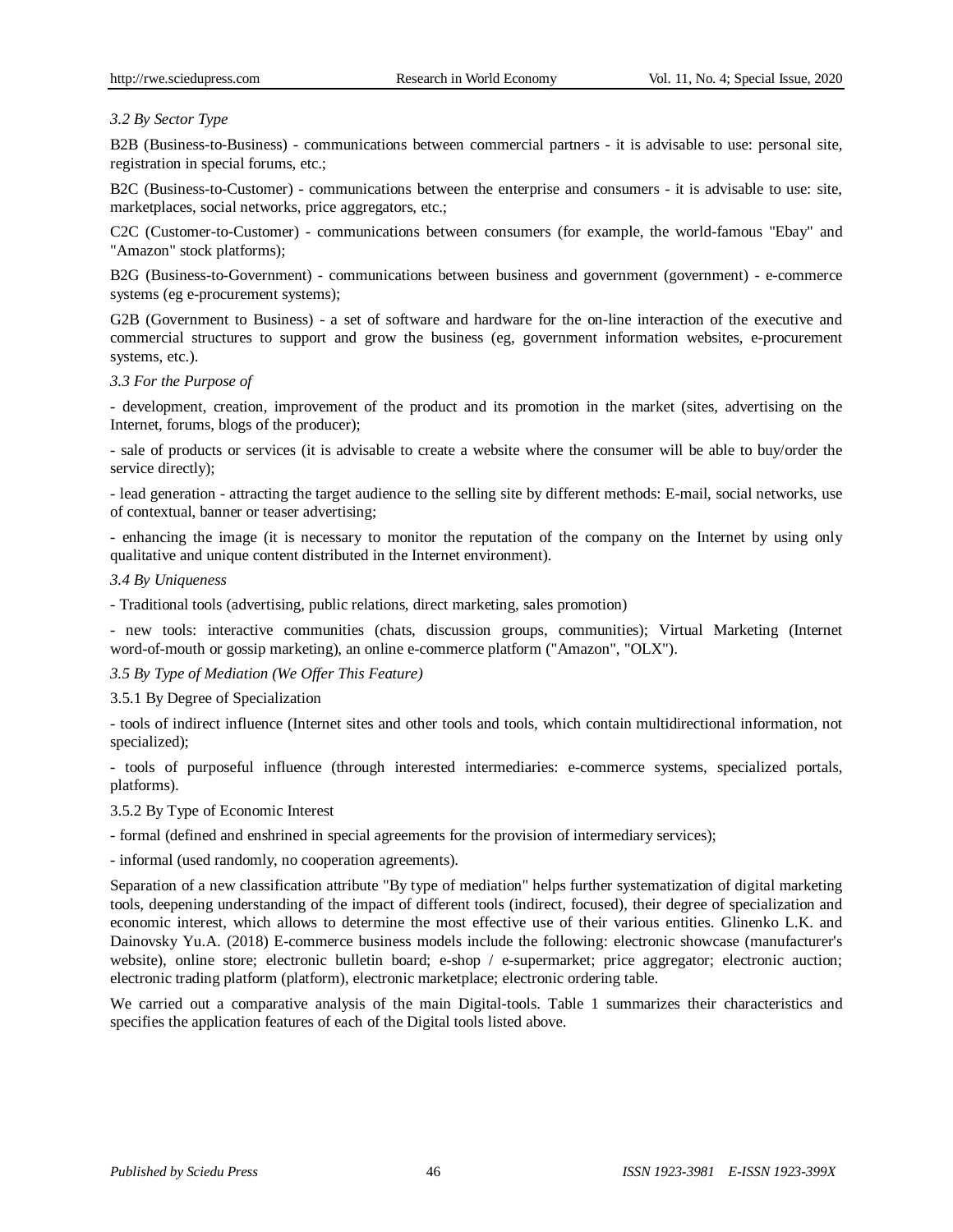|                                    |                                                                                                                                                                               | <b>Description features</b>                                                                                                            |                                                                                                                               |                                                                                               |
|------------------------------------|-------------------------------------------------------------------------------------------------------------------------------------------------------------------------------|----------------------------------------------------------------------------------------------------------------------------------------|-------------------------------------------------------------------------------------------------------------------------------|-----------------------------------------------------------------------------------------------|
| Name of<br>method/tool             | Essence of the tool                                                                                                                                                           | Pros                                                                                                                                   | Cons                                                                                                                          | Application features                                                                          |
|                                    | 2                                                                                                                                                                             | 3                                                                                                                                      | 4                                                                                                                             | 5                                                                                             |
| Web site<br>of the<br>manufacturer | Site for placing information<br>about the company, product<br>catalog, etc.                                                                                                   | Ability to present it on<br>any platform and<br>declare its existence on<br>the global market                                          | Need to have a<br>full-time<br>professional to<br>support the site                                                            | It is advisable to use a<br>site such as "business<br>card", "landing page"                   |
| E-commerce<br>sites<br>(platforms) | Site for placing information<br>about the company / product<br>/ service (placement)                                                                                          | Shareware information<br>placement                                                                                                     | It is required to<br>update regularly<br>(on average once a<br>month)                                                         | It is necessary to<br>install a utm-tag to<br>track the traffic                               |
| Online<br>storefront               | Specialized site to sell<br>custom-made products<br>through own website                                                                                                       | Ability to provide<br>broad product<br>information                                                                                     | costs for<br>manufacturer                                                                                                     | Extra maintenance Similar to online store                                                     |
| Electronic<br>ordering table       | Platform for communication<br>between sellers and buyers                                                                                                                      | Providing certain<br>property for use                                                                                                  | Mostly temporary,<br>short contact time,<br>has usage fee                                                                     | It is necessary to<br>constantly analyze<br>data                                              |
| Electronic<br>bulletin board       | Website where businesses<br>place promotional offers or<br>sell products                                                                                                      | Opportunity to submit<br>various information for<br>advertising                                                                        | Need to constantly<br>update ads                                                                                              | Need to use the<br>services of a<br>middleman                                                 |
| Price<br>Aggregators               | Resources that specialize in<br>collecting data on product<br>availability, price, and<br>providing this information to<br>the buyer in an easy to<br>compare and select form | Opportunity to present<br>price advantages,<br>better delivery or<br>service conditions<br>compared to<br>international<br>competitors | High placement<br>rates, the need to<br>constantly update the<br>price due to the<br>volatility of the<br>exchange rate, etc. | Price - aggregators<br>only generate traffic to<br>the site                                   |
| Electronic<br>marketplace          | Platform for transactions<br>between sellers and buyers                                                                                                                       | Specialization for the<br>provision of certain<br>types of services                                                                    | Defined list of rules                                                                                                         | Need to fulfil<br>individual transaction<br>elements (making<br>payments, etc.)               |
| E-shop                             | Sale of goods purchased<br>from different manufacturers<br>on their own behalf                                                                                                | <b>Additional sales</b><br>channel                                                                                                     | Sale of products at<br>middleman prices                                                                                       | Products are sold<br>mainly from their own<br>inventory                                       |
|                                    | Online Auction Platform for communication<br>between sellers and buyers<br>for transactions                                                                                   | Opportunity to sell<br>product for a good<br>price                                                                                     | High competition                                                                                                              | Buyer and seller set<br>competitive price<br>during the transaction                           |
| Direct Email                       | Emailing                                                                                                                                                                      | Targeted impact on a<br>potential customer.<br>Opportunity to attract<br>a potential customer<br>for free                              | Unlimited response<br>speed. The letter<br>may be out of date.                                                                | The content plan, its<br>purpose of the mailing<br>list should be clearly<br>defined          |
| Social<br>networks                 | Creating your own profiles,<br>activities, thematic groups,<br>and more.                                                                                                      | Depth of targeting,<br>trusting influencers                                                                                            | Lots of unnecessary<br>information. High<br>cost for testing                                                                  | Considered as a<br>source of traffic to the<br>main site or landing<br>page                   |
| Forums                             | Web resource for discussing<br>issues, topics in a specific<br>area of activity                                                                                               | May be a supplement<br>to the site                                                                                                     | Minimum user<br>profile information                                                                                           | Availability of<br>administrators and<br>moderators who can<br>edit / delete user<br>comments |

# Table 1. Characteristics and features of major digital tools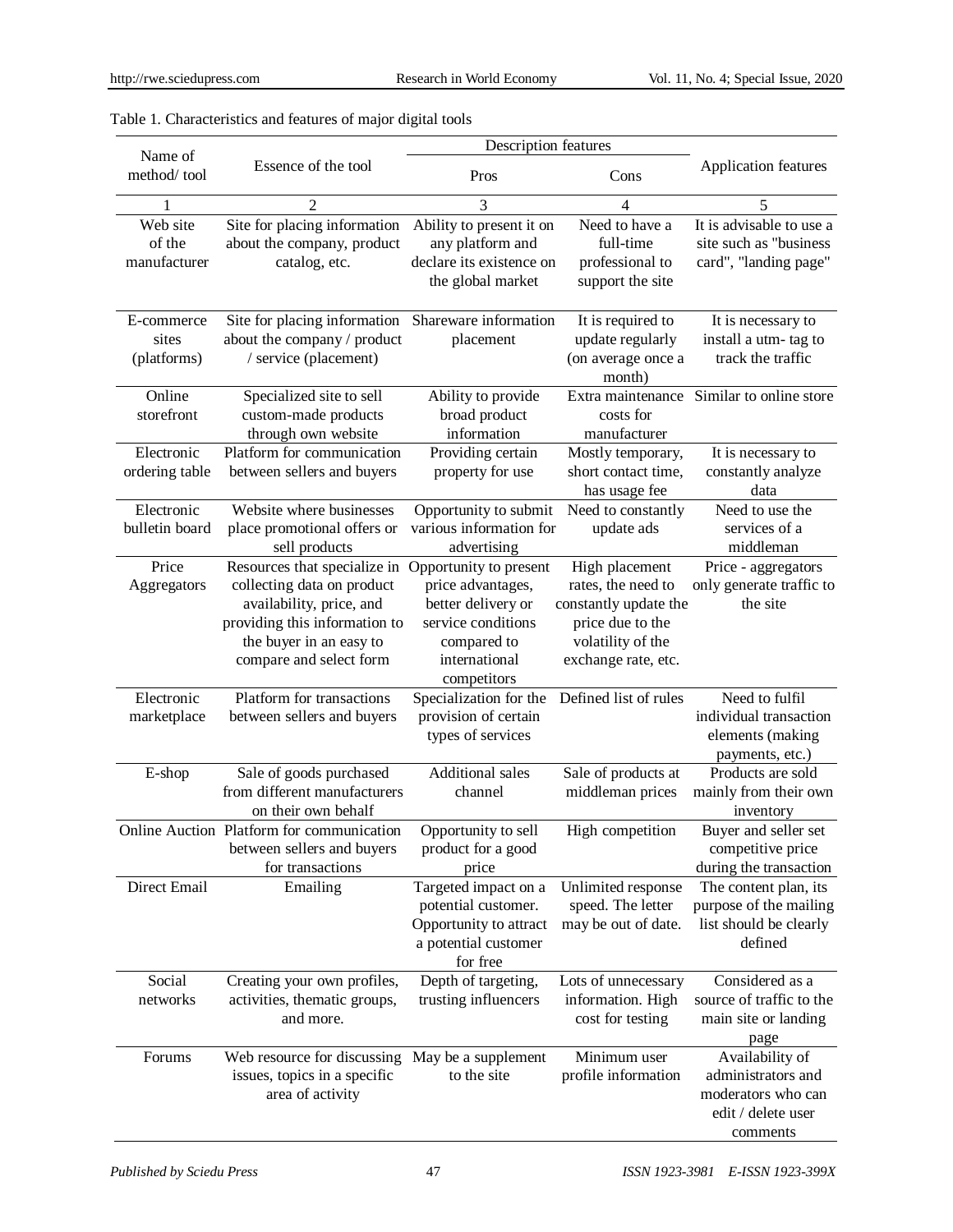Based on the main features of the classification (highlighted in Figure 1) and features (defined in Table 1), we propose the following definition of the scope of the above-mentioned Digital tools (Table 2).

# Table 2. Scopes of digital tools

| Classification       |                          |     | Electronic showcase | Online auction | Website | Price aggregator | Electronic order table | Online bulletin board | Electronic marketplace<br>for specialist search | Online store | Direct mail | Social networks | Forums |
|----------------------|--------------------------|-----|---------------------|----------------|---------|------------------|------------------------|-----------------------|-------------------------------------------------|--------------|-------------|-----------------|--------|
| By geographical      | Local                    | $+$ | $^{+}$              | $+$            | $+$     | $\pm$            | $+$                    | $+$                   | $+$                                             | $^{+}$       | $^{+}$      | $^{+}$          | $+$    |
| feature              | Global                   | $+$ | $^{+}$              | $+$            | $^{+}$  | $^{+}$           | $^{+}$                 | $+$                   | $^{+}$                                          | $+$          |             | $^{+}$          | $^{+}$ |
|                      | B <sub>2</sub> B         | $+$ | $+$                 | $+$            | $^{+}$  | $^{+}$           | $+$                    | $+$                   | $+$                                             | $+$          | $+$         | $^{+}$          | $^{+}$ |
|                      | B <sub>2</sub> C         | $+$ | $^{+}$              | $^{+}$         | $+$     | $+$              | $+$                    | $+$                   |                                                 | $^{+}$       | $+$         | $+$             | $+$    |
| By sector type       | C2C                      |     |                     |                |         |                  |                        |                       |                                                 |              |             | $^{+}$          | $^{+}$ |
|                      | B2G                      | $+$ |                     |                | $+$     |                  |                        |                       |                                                 |              |             |                 |        |
|                      | G <sub>2</sub> B         | $+$ |                     |                | $+$     |                  |                        |                       |                                                 |              |             |                 |        |
|                      | Sale of goods            | $+$ | $^{+}$              | $+$            | $+$     | $^{+}$           | $^{+}$                 | $+$                   |                                                 | $^{+}$       | $+$         |                 |        |
| By purpose           | Lead generation          | $+$ | $+$                 |                | $+$     |                  |                        | $+$                   | $+$                                             |              | $+$         | $+$             |        |
|                      | Uplifting the image      | $+$ |                     |                | $+$     |                  |                        |                       |                                                 |              |             | $^{+}$          | $+$    |
| By originality       | <b>Traditional</b> tools |     |                     |                |         |                  |                        |                       |                                                 |              | $+$         | $+$             | $^{+}$ |
|                      | New tools                | $+$ | $^{+}$              | $+$            |         | $+$              | $+$                    | $+$                   | $+$                                             | $^{+}$       |             |                 |        |
| By intermediary type | Direct                   | $+$ | $+$                 | $+$            | $+$     | $^{+}$           | $+$                    | $+$                   | $+$                                             | $+$          | $+$         | $+$             |        |
|                      | Intermediate             | $+$ | $^{+}$              |                |         | $^{+}$           | $^{+}$                 | $+$                   | $^{+}$                                          | $+$          |             |                 |        |

This concretization makes it possible to clearly define the scope of use of different Digital-tools and to use them more effectively in the practical activity of industrial enterprises (Karjaluoto & Ulkuniemi, 2015).

In the situation of a limited budget, it is not possible to use all Digital-tools at once (Ahuja, 2015), so we will determine the coefficients of the use of different means for promoting industrial products by the method of pairwise comparison (the basis of such analysis may become information about competitors' advertising campaigns) (Table 3).

As a result of the research we can offer five the most effective digital tools for industrial enterprises nowadays. The five most essential tools are: website, an online platform, online store, electronic order table, electronic auction.

Given the need to develop a unique advertising campaign, we suggest to determine the importance coefficient of Digital tools by the formula:

$$
W_I = 1 + I_i \tag{1}
$$

Wi – the coefficient of importance of the i-th Digital tool;

Іі – a relative measure of the weight of the i-th Digital Tool.

Thus, the coefficient of importance of the above instruments will be, respectively, 1.16: 1.15; 1.13; 1.12 and 1.11.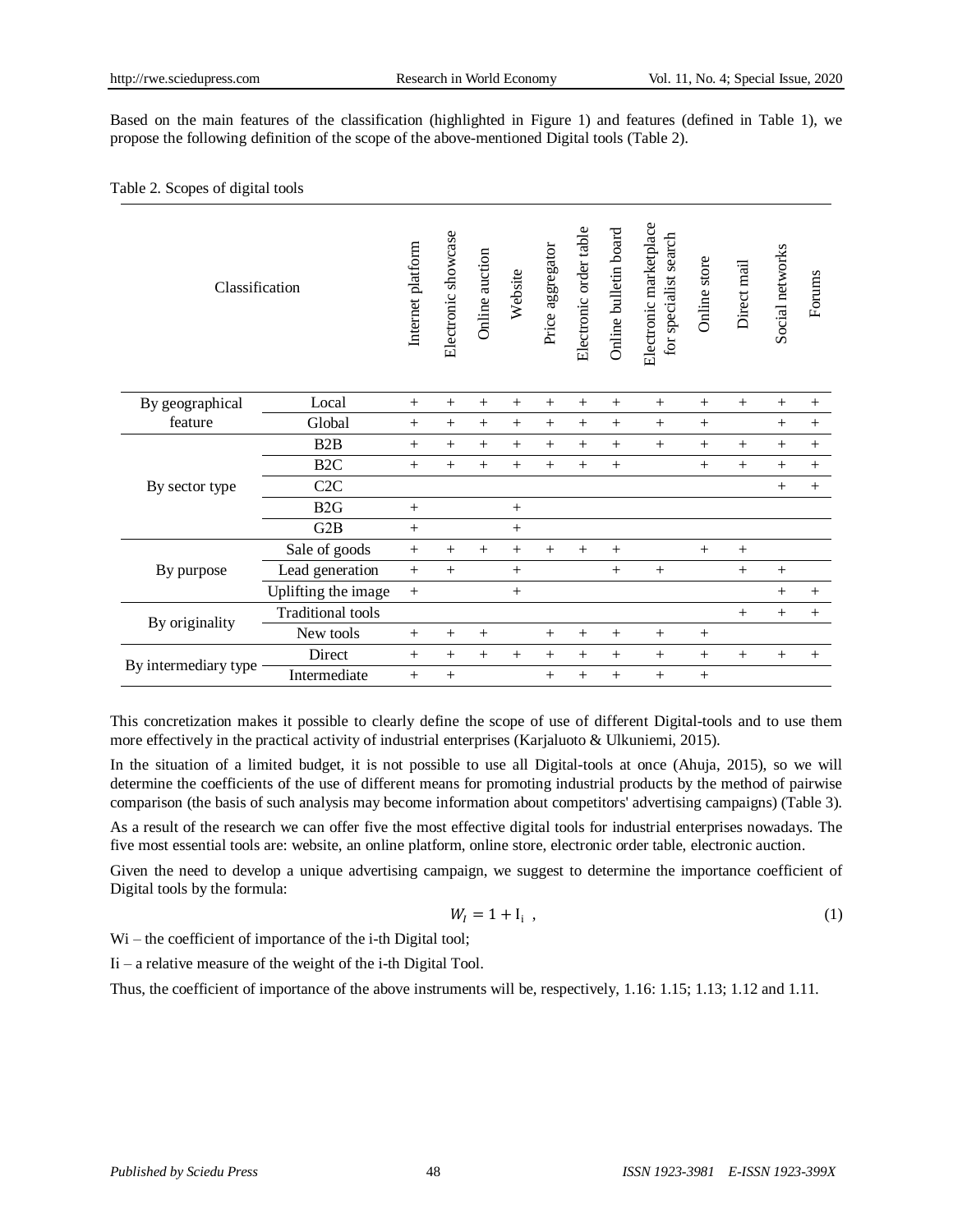|                                                                                                                                                                                                                                                                                                                                                                                                                                                                                                                                                                                                                                                                                                                                                                                                                                                                                                                                                                                                              | Internet platform | Electronic showcase | Website          | Price aggregator | Electronic order table | Online bulletin board | Electronic marketplace for<br>specialist search | Online store     | Online auction   | Direct Email     | <b>Social Networks</b> | Forums         | Sum                         | Rank             | The relative weight index (I) |  |
|--------------------------------------------------------------------------------------------------------------------------------------------------------------------------------------------------------------------------------------------------------------------------------------------------------------------------------------------------------------------------------------------------------------------------------------------------------------------------------------------------------------------------------------------------------------------------------------------------------------------------------------------------------------------------------------------------------------------------------------------------------------------------------------------------------------------------------------------------------------------------------------------------------------------------------------------------------------------------------------------------------------|-------------------|---------------------|------------------|------------------|------------------------|-----------------------|-------------------------------------------------|------------------|------------------|------------------|------------------------|----------------|-----------------------------|------------------|-------------------------------|--|
| Internet platform                                                                                                                                                                                                                                                                                                                                                                                                                                                                                                                                                                                                                                                                                                                                                                                                                                                                                                                                                                                            |                   | $\mathbf{1}$        | $\boldsymbol{0}$ | $\mathbf{1}$     | $\mathbf{1}$           | $\mathbf{1}$          | $\mathbf{1}$                                    | $\mathbf{1}$     | $\mathbf{1}$     | $\mathbf{1}$     | $\mathbf{1}$           | 1              | 10                          | $\mathfrak{2}$   | 0,15                          |  |
| Electronic showcase                                                                                                                                                                                                                                                                                                                                                                                                                                                                                                                                                                                                                                                                                                                                                                                                                                                                                                                                                                                          | $\boldsymbol{0}$  |                     | $\boldsymbol{0}$ | $\boldsymbol{0}$ | $\boldsymbol{0}$       | 1                     | 1                                               | $\boldsymbol{0}$ | $\overline{0}$   | 1                | $\boldsymbol{0}$       | $\overline{0}$ | 3                           | $8\,$            | 0,05                          |  |
| Website                                                                                                                                                                                                                                                                                                                                                                                                                                                                                                                                                                                                                                                                                                                                                                                                                                                                                                                                                                                                      | $\mathbf{1}$      | 1                   |                  | $\mathbf{1}$     | $\mathbf{1}$           | $\mathbf{1}$          | $\mathbf{1}$                                    | $\mathbf{1}$     | $\,1\,$          | $\mathbf{1}$     | $\mathbf{1}$           | $\mathbf{1}$   | 11                          | $\mathbf{1}$     | 0,16                          |  |
| Price aggregator                                                                                                                                                                                                                                                                                                                                                                                                                                                                                                                                                                                                                                                                                                                                                                                                                                                                                                                                                                                             | $\boldsymbol{0}$  | 1                   | $\boldsymbol{0}$ |                  | $\boldsymbol{0}$       | $\mathbf{1}$          | $\mathbf{1}$                                    | $\boldsymbol{0}$ | $\boldsymbol{0}$ | $\mathbf{1}$     | $\mathbf{1}$           | $\mathbf{1}$   | 6                           | 6                | 0,1                           |  |
| Electronic order table                                                                                                                                                                                                                                                                                                                                                                                                                                                                                                                                                                                                                                                                                                                                                                                                                                                                                                                                                                                       | $\overline{0}$    | 1                   | $\boldsymbol{0}$ | 1                |                        | $\mathbf{1}$          | $\mathbf{1}$                                    | $\boldsymbol{0}$ | $\mathbf{1}$     | $\mathbf{1}$     | $\mathbf{1}$           | 1              | $8\,$                       | $\overline{4}$   | 0,12                          |  |
| Online bulletin board                                                                                                                                                                                                                                                                                                                                                                                                                                                                                                                                                                                                                                                                                                                                                                                                                                                                                                                                                                                        | $\boldsymbol{0}$  | $\boldsymbol{0}$    | $\mathbf{0}$     | $\boldsymbol{0}$ | $\boldsymbol{0}$       |                       | $\mathbf{1}$                                    | $\overline{0}$   | $\boldsymbol{0}$ | $\mathbf{1}$     | $\mathbf{1}$           | $\mathbf{1}$   | $\overline{4}$              | $\boldsymbol{7}$ | 0,06                          |  |
| Electronic marketplace for<br>specialist search                                                                                                                                                                                                                                                                                                                                                                                                                                                                                                                                                                                                                                                                                                                                                                                                                                                                                                                                                              | $\boldsymbol{0}$  | $\boldsymbol{0}$    | $\boldsymbol{0}$ | $\boldsymbol{0}$ | $\boldsymbol{0}$       | $\boldsymbol{0}$      |                                                 | $\boldsymbol{0}$ | $\boldsymbol{0}$ | 1                | 1                      | $\mathbf{1}$   | $\ensuremath{\mathfrak{Z}}$ | 8                | 0,05                          |  |
| Online store                                                                                                                                                                                                                                                                                                                                                                                                                                                                                                                                                                                                                                                                                                                                                                                                                                                                                                                                                                                                 | $\boldsymbol{0}$  | $\mathbf{1}$        | $\boldsymbol{0}$ | $\mathbf{1}$     | $\mathbf{1}$           | $\mathbf{1}$          | 1                                               |                  | $\mathbf{1}$     | $\mathbf{1}$     | $\mathbf{1}$           | $\mathbf{1}$   | 9                           | 3                | 0,13                          |  |
| Online auction                                                                                                                                                                                                                                                                                                                                                                                                                                                                                                                                                                                                                                                                                                                                                                                                                                                                                                                                                                                               | $\boldsymbol{0}$  | $\mathbf{1}$        | $\boldsymbol{0}$ | $\mathbf{1}$     | $\boldsymbol{0}$       | $\mathbf{1}$          | $\mathbf{1}$                                    | $\boldsymbol{0}$ |                  | $\mathbf{1}$     | $\mathbf{1}$           | $\mathbf{1}$   | $\tau$                      | 5                | 0,11                          |  |
| Direct Email                                                                                                                                                                                                                                                                                                                                                                                                                                                                                                                                                                                                                                                                                                                                                                                                                                                                                                                                                                                                 | $\overline{0}$    | $\boldsymbol{0}$    | $\boldsymbol{0}$ | $\boldsymbol{0}$ | $\boldsymbol{0}$       | $\boldsymbol{0}$      | $\boldsymbol{0}$                                | $\boldsymbol{0}$ | $\boldsymbol{0}$ |                  | $\boldsymbol{0}$       | 1              | $\mathbf{1}$                | 9                | 0,01                          |  |
| Social Networks                                                                                                                                                                                                                                                                                                                                                                                                                                                                                                                                                                                                                                                                                                                                                                                                                                                                                                                                                                                              | $\boldsymbol{0}$  | 1                   | $\boldsymbol{0}$ | $\boldsymbol{0}$ | $\boldsymbol{0}$       | $\boldsymbol{0}$      | $\mathbf{0}$                                    | $\overline{0}$   | $\boldsymbol{0}$ | $\mathbf{1}$     |                        | $\mathbf{1}$   | $\mathfrak{Z}$              | $\,8\,$          | 0,05                          |  |
| Forums                                                                                                                                                                                                                                                                                                                                                                                                                                                                                                                                                                                                                                                                                                                                                                                                                                                                                                                                                                                                       | $\boldsymbol{0}$  | $\mathbf{1}$        | $\overline{0}$   | $\boldsymbol{0}$ | $\boldsymbol{0}$       | $\boldsymbol{0}$      | $\mathbf{0}$                                    | $\overline{0}$   | $\boldsymbol{0}$ | $\boldsymbol{0}$ | $\boldsymbol{0}$       |                | $\mathbf{1}$                | $\overline{9}$   | 0,01                          |  |
| Minimized costs are not an end goal in itself for entrepreneurial activity that has tangible results in both natural and<br>value measurements. Comparison of the latter with the costs is an argument when deciding on the implementation of<br>new measures. However, not all activities at once (usually within one reporting period, usually a year) provide a<br>target profit. Yes, creating your own website for the manufacturer (electronic storefronts, web pages, etc.) is an<br>investment in the future.<br>At the stage of investing, we suggest to introduce the coefficients of importance of Internet funds from the<br>perspective of their prospects (formula 1). For example, long-term billboard rentals are less important to the<br>manufacturer than any form of information dissemination on the Internet.<br>Thus, when calculating the economic efficiency of using a certain Digital-tool we suggest to take into account its<br>importance and adjust by an appropriate factor: |                   |                     |                  |                  |                        |                       |                                                 |                  |                  |                  |                        |                |                             |                  |                               |  |
|                                                                                                                                                                                                                                                                                                                                                                                                                                                                                                                                                                                                                                                                                                                                                                                                                                                                                                                                                                                                              |                   |                     |                  |                  |                        |                       | $E f_i = \frac{E_i}{V_i} \cdot W_i,$            |                  |                  |                  |                        |                |                             |                  | (2)                           |  |
| Efi - the economic efficiency of using the i-th Digital Marketing tool;                                                                                                                                                                                                                                                                                                                                                                                                                                                                                                                                                                                                                                                                                                                                                                                                                                                                                                                                      |                   |                     |                  |                  |                        |                       |                                                 |                  |                  |                  |                        |                |                             |                  |                               |  |
| Ei – the economic effect of using the i-th Digital Marketing tool;                                                                                                                                                                                                                                                                                                                                                                                                                                                                                                                                                                                                                                                                                                                                                                                                                                                                                                                                           |                   |                     |                  |                  |                        |                       |                                                 |                  |                  |                  |                        |                |                             |                  |                               |  |
| $Vi - a cost estimate of the cost of using the i-th tool during the billing period;$                                                                                                                                                                                                                                                                                                                                                                                                                                                                                                                                                                                                                                                                                                                                                                                                                                                                                                                         |                   |                     |                  |                  |                        |                       |                                                 |                  |                  |                  |                        |                |                             |                  |                               |  |
| Wi - the importance factor of the i-th Digital Marketing tool.                                                                                                                                                                                                                                                                                                                                                                                                                                                                                                                                                                                                                                                                                                                                                                                                                                                                                                                                               |                   |                     |                  |                  |                        |                       |                                                 |                  |                  |                  |                        |                |                             |                  |                               |  |
| The results of this study can be the basis for the selection of digital tools by specific industrial enterprises.                                                                                                                                                                                                                                                                                                                                                                                                                                                                                                                                                                                                                                                                                                                                                                                                                                                                                            |                   |                     |                  |                  |                        |                       |                                                 |                  |                  |                  |                        |                |                             |                  |                               |  |
| 4. Research Results and Its Discussion                                                                                                                                                                                                                                                                                                                                                                                                                                                                                                                                                                                                                                                                                                                                                                                                                                                                                                                                                                       |                   |                     |                  |                  |                        |                       |                                                 |                  |                  |                  |                        |                |                             |                  |                               |  |
| To implement the proposed system, we collected and analyzed data to train and test our model. Let's carry out a                                                                                                                                                                                                                                                                                                                                                                                                                                                                                                                                                                                                                                                                                                                                                                                                                                                                                              |                   |                     |                  |                  |                        |                       |                                                 |                  |                  |                  |                        |                |                             |                  |                               |  |

#### Table 3. The matrix of pairwise comparisons digital-tools

$$
Ef_i = \frac{E_i}{V_i} \cdot W_i,
$$
\n<sup>(2)</sup>

#### **4. Research Results and Its Discussion**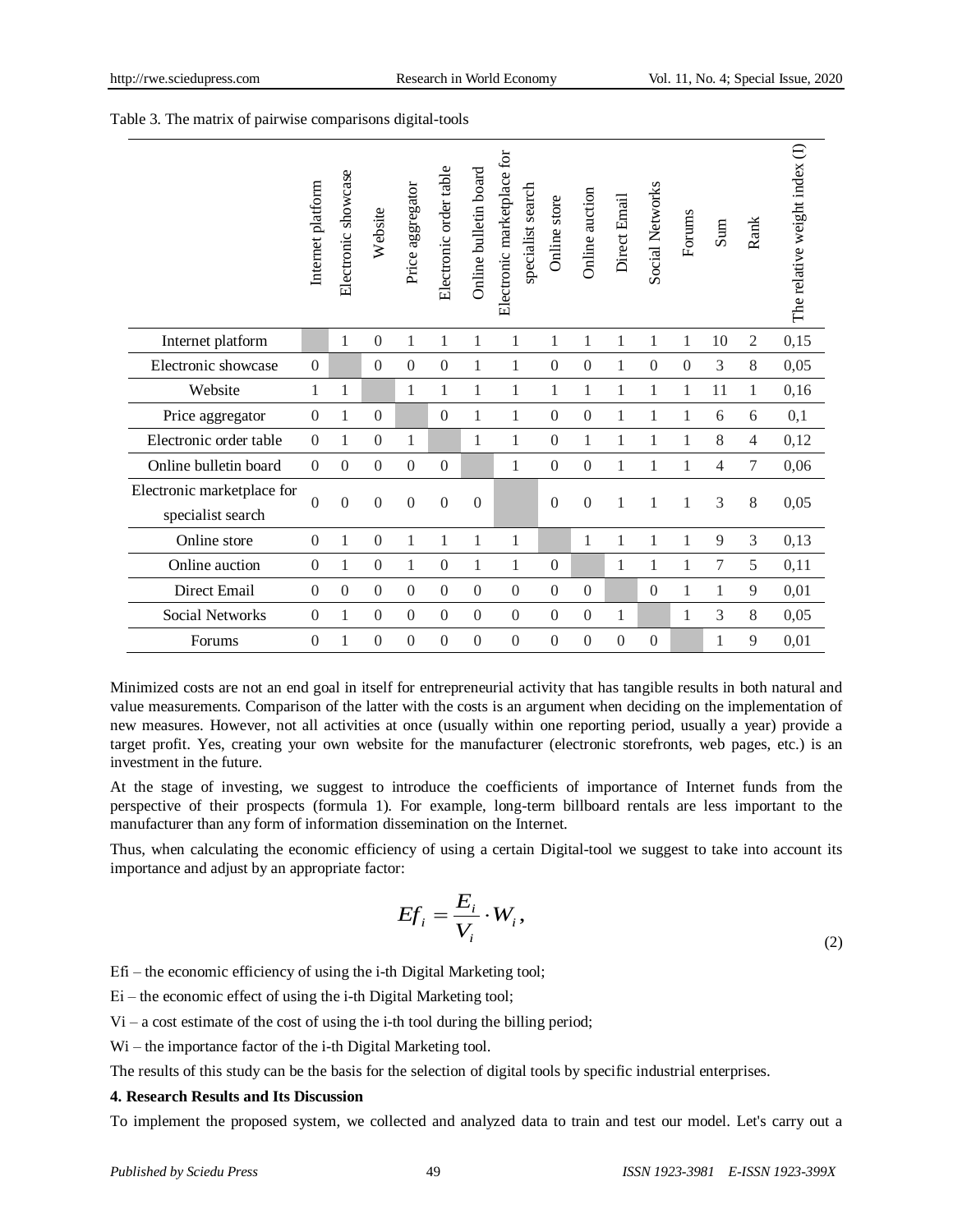comparative analysis of the use of different Digital-tools (video-informer, static banner, carousel advertising). Consider, for example, a conditional Facebook advertising campaign with the following initial conditions for the middle industrial Ukrainian enterprise:

Geography of location (cities): Kyiv, Odessa, Lviv, Kharkiv, Dnipro, Cherkasy, Kryvyi Rih;

The target audience: 22-45 years; positions: company director, commercial director, marketer, FEA manager, chief engineer, economy area: engineering industry;

Period: 5 weeks;

Quantity:  $const = 250000$  (to allow comparison).

The initial data are presented in Table 4.

| Table 4. Output data of the digital tools on the Facebook network |  |  |  |
|-------------------------------------------------------------------|--|--|--|
|                                                                   |  |  |  |

| Location                 | Digital<br>Tool              | Quantity, thousands | thousands<br>UAH,<br>Units Cost, | thousands<br>Coverage, | Part of the target<br>℅<br>audience, | Coverage of the target<br>audience, persons | ď<br>Demonstration, number<br>thousands<br>times, | $\%$<br>CTR, | Clicks, number of times | Cost of 1000 impressions,<br><b>UAH</b> | Link cost, UAH | unique<br>1000<br>AH<br>Ξ<br>Cost coverage<br>users, |
|--------------------------|------------------------------|---------------------|----------------------------------|------------------------|--------------------------------------|---------------------------------------------|---------------------------------------------------|--------------|-------------------------|-----------------------------------------|----------------|------------------------------------------------------|
| <b>User News</b><br>Feed | Video<br>informer            | 250                 | 150                              | 125                    | 72,2                                 | 90 250                                      | 250                                               | 0,25         | 625                     | 600                                     | 240            | 1200                                                 |
| All pages of             | Static<br>banner             | 250                 | 7,5                              | 125                    | 66,1                                 | 82 625                                      | 250                                               | 0,25         | 625                     | 30                                      | 12             | 60                                                   |
| a video<br>content site  | Carousel<br>adverti-<br>sing | 250                 | 6,25                             | 125                    | 95                                   | 118 750                                     | 825                                               | 0,25         | 2 0 6 2                 | 7,58                                    | 3,03           | 50                                                   |

\*Price per Unit:

Video informer: 0,6 UAH / 15 sec. browsing;

Static banner: 30 UAH / 1000 views;

Carousel advertising: 25 UAH / 1000 views.

According to the calculations, the use of static banner and carousel advertising on all pages of the site with video content have the highest economic efficiency (ie, provide maximum coverage of the target audience representatives at the lowest cost). Guided by this approach, other Digital tools will not be selected and used, which is a mistake, because when designing a unique advertising campaign it is the correction factor that will justify the use of important and promising tools (in our example, this is a video informer in the news feed). The results of this analysis can be used as a methodological basis in the development of effective communication policy for enterprises in the Internet space, especially in the part of forming a system of instrumental support for its implementation.

# **5. Conclusions**

Summarizing the above, we can draw the following conclusions:

- further developed the classification of digital marketing tools in the division of the new feature "By type of mediation", which contributes to the further systematization of tools, deepening understanding of the impact of different tools (indirect, purposeful), the degree of their specialization and economic interest allows their application to different entities;

- the comparative analysis of the main Digital Tools is carried out: their characteristics are presented and the peculiarities of the use of each are determined;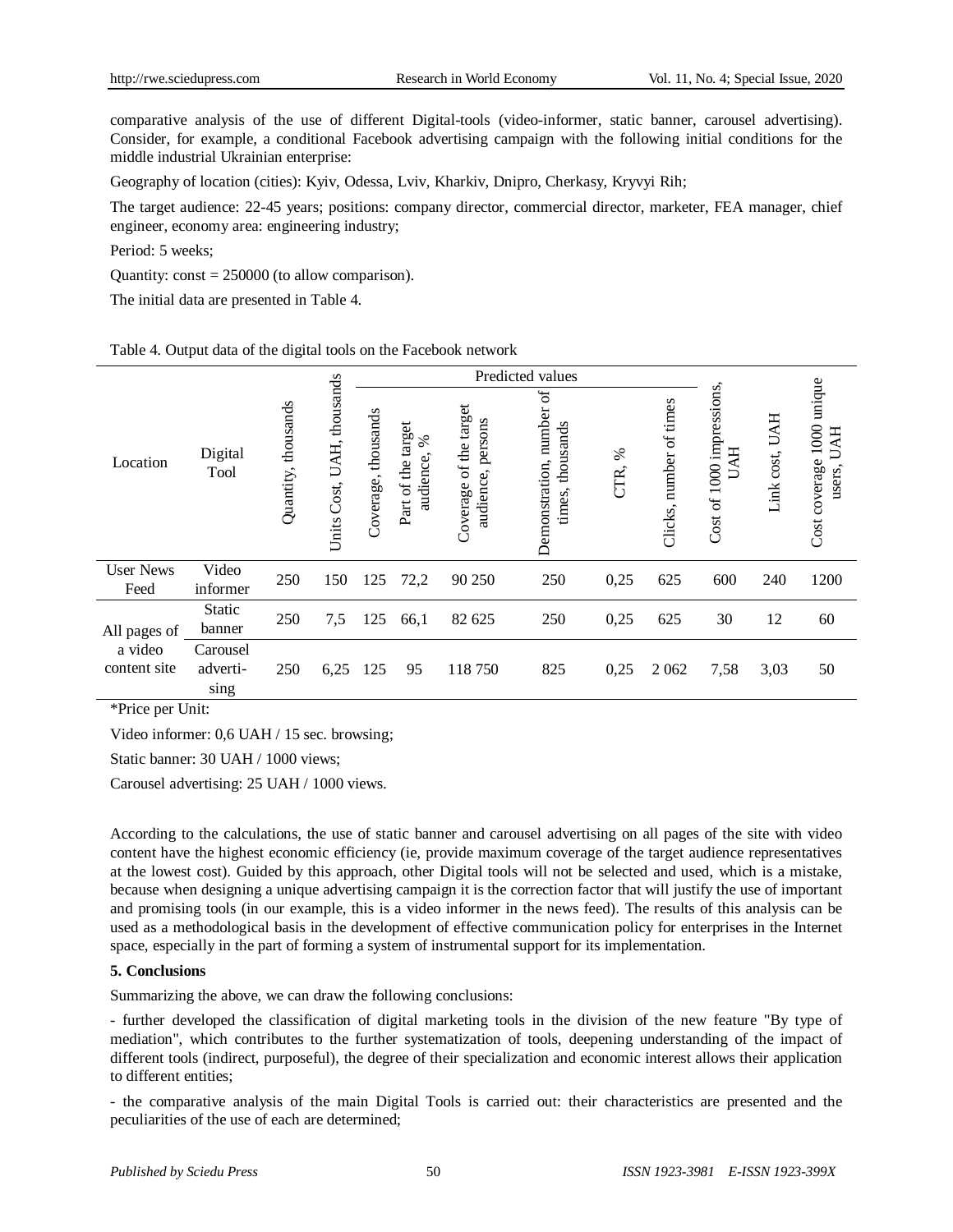- it is proposed to determine the importance factor of using each Digital tool for promotion of industrial products by the method of pairwise comparison;

- it is suggested to take into account its importance when calculating the economic efficiency of using a particular Digital Tool.

The results of this study can be the basis for the selection of digital tools by specific industrial enterprises.

#### **References**

- Baranchenko, Ye., Aksom, H., Zhylinska, O., Firsova, S., & Datskova, D. (2019). Inbound Marketing: Practical Aspects of Promoting Goods and Services in E-commerce. *Marketing and Management of Innovations*, *4*, 308-320.
- Bozhkova, V. V., Ptashchenko, O. V., Saher, L. Y., & Syhyda, L. O. (2018). Transformation of marketing communications tools in the context of globalization. *Marketing and Management of Innovations*, *1*, 73-82.
- Gian, L. G., Luca, M., & Valerio, T. (2015). The use of digital marketing tools in smes: needs, problems and opportunities an empirical study in the marche region. *International Journal of Sales, Retailing and Marketing, 4*(4), 69-77.
- Glinenko, L. K., Dainovsky, & Yu. A. (2018). State and prospects of development of e-commerce of Ukraine. *Marketing and Management of Innovations*, *1*, 83-102. Retrieved 27, Mar. 2020, from [http://mmi.fem.sumdu.edu.ua/sites/default/files/mmi2018\\_1\\_83\\_102.pdf](http://mmi.fem.sumdu.edu.ua/sites/default/files/mmi2018_1_83_102.pdf)
- Harsimrat, K. (2016). A Systematic Review on the Field of Digital Marketing. *International Journal of Technology and Computing (IJTC)*, *2*(12), 539-543.
- Ilyashenko, S. M., & Ivanova, T. E. (2015). Problems and prospects of promotion of products of domestic enterprises on the Internet. *Bulletin of the Odessa National University. Series: Economics,* 20(1/2), 101-107.
- Karjaluoto, H., & Ulkuniemi, P. (2015). Digital communications in industrial marketing. *Journal of Business & Industrial Marketing*, 30(6).
- Karjaluoto, H., Mustonen, N., & Ulkuniemi, P. (2015). The role of digital channels in industrial marketing communications. *Journal of Business & Industrial Marketing*, *30*(6), 703-710.
- Lari, I., Eeva-Liisa, O., Martti, S., Matti, M., & Tuulia, N. (2017). Perceptions of digital marketing tools in new microenterprises. *Technology, Innovation and Industrial Management, International Conference*, 85-95. Retrieved 27, Mar. 2020, from <https://pdfs.semanticscholar.org/a11c/49ce2655c8b339f4a016b017dd75624124b5.pdf>
- Litovchenko, I. L., & Pylypchuk, V. P. (2008). Internet marketing: a textbook. *Center for Educational Literature*, 170- 184.
- Margarita, I. (2016). Raising brand awarenees through the internet marketing tools. *Independent Journal of Management & Production (IJM&P), 7*(2), 320-339.
- Mathew, A. (2019). Responsiveness of Consumers on the Marketing Tools of Fast Moving Consumer Goods. *Journal of Information and Computational Science*, *9*(12), 269-278.
- Melnik, Yu. M., Sager, L. Yu., Illyashenko, N. S., & Ryazantseva, Yu. M. (2016). Classification of the basic forms and types of marketing Internet communications. *Marketing and Innovation Management, 4*, 43-55.
- Melnyk, L., Derykolenko, O., Kubatko, O., & Matsenko, O. (2019). Business Models of Reproduction Cycles for Digital Economy. ICT in Education, Research and Industrial Applications. Integration, Harmonization and Knowledge Transfer: *Proceedings of the 15th International Conference, V*olume II: Workshops Kherson, Ukraine, June 12-15, pp. 269-276.
- Mlaabdal, S., Mahmood, A., Olena, C., Oleksandr, K., & Tetyana, P. (2018). Social and economic drivers of national economic development: the case of OPEC countries. *Problems and Perspectives in Management*, *16*(4), 155-168.
- Mozgova, V. G. (2013). Internet Marketing Tools and Their Benefits for Modern Ukrainian Enterprises. *Effective Economics*, *10,* 79-86. Retrieved 27, Mar. 2020, from <http://www.economy.nayka.com.ua/?op=1&z=2429>
- Nikunen, T., Saarela, M., Oikarinen, E-L., Muhos, M., & Isohella, L. (2017). Micro-Enterprise's Digital Marketing Tools for Building Customer Relationships. *Management*(18544223), *12*(2), 171-188.